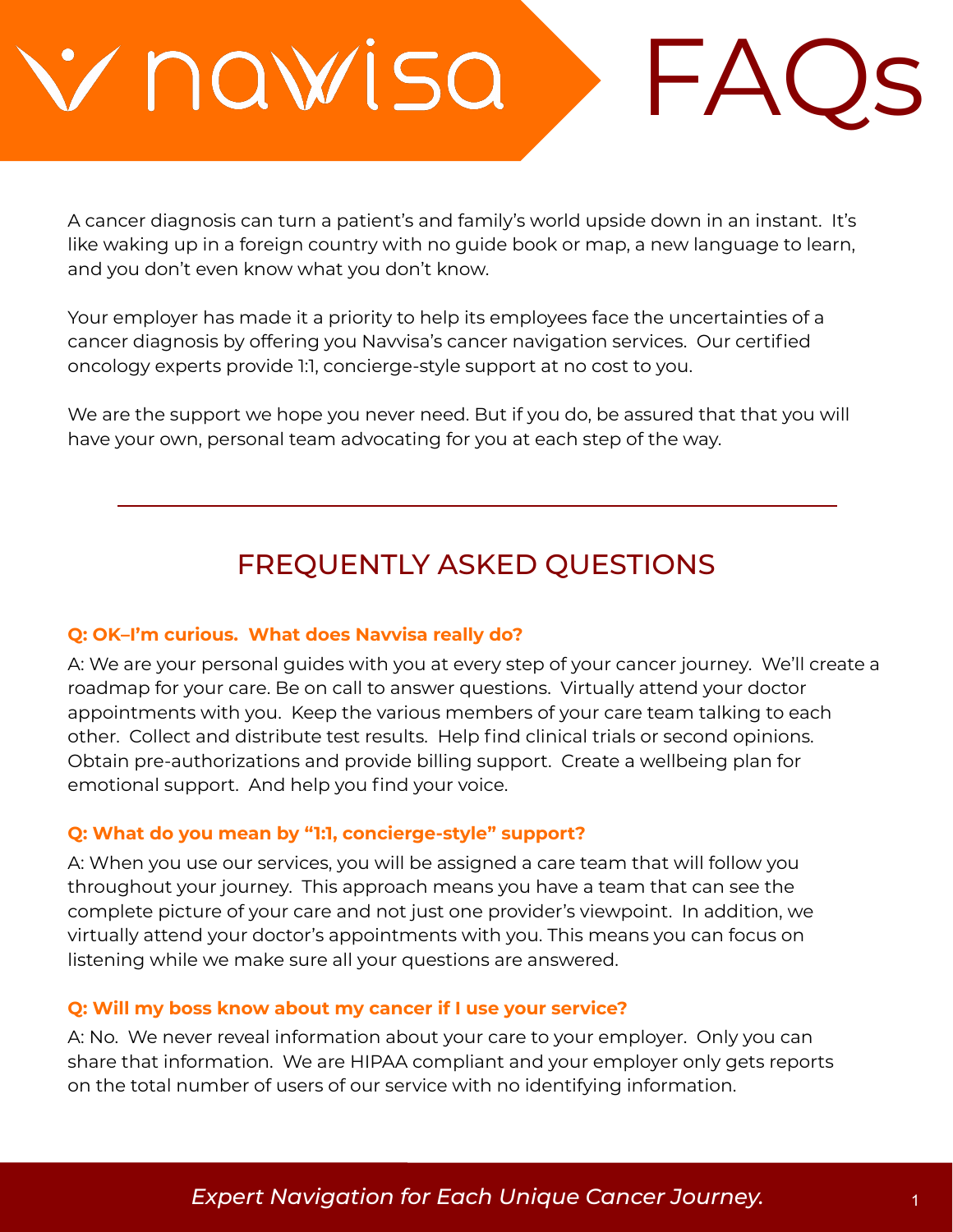# $- A$   $\cup$   $\subset$



# **Q: Who is Navvisa for?**

A: Our service is for employees and their adult dependents. As the employee you could be either the patient or caregiver. While both roles test you in different ways, they do share a lot of the same time-consuming and emotionally fraught challenges, such as coordinating appointments, getting timely and accurate information, exploring treatment options, and finding support services—amongst many others. And your employer wants to do whatever it takes to make this easier for you.

# **Q: Can I use Navvisa for family members?**

A: Yes, if your family members are adults who are covered by your company's health insurance. In addition, if you find yourself in the caretaker role for a parent or other adult family member who is not on your health insurance, you can still take advantage of the benefits we offer to caretakers.

# **Q: Do you work with children?**

A: Not at this time. Pediatric cancer is a specialty unto itself and requires a different team with very specialized skills. Our services are available to adults ages 18 and over.

# **Q: What if I am taking care of someone with cancer?**

A: We are here to help you if you are a caretaker for a parent or other adult family member. The journey for a caretaker will look a bit different from the path patients take, but many of our service offerings are applicable to both cases.

# **Q: What are certified cancer experts?**

All Navvisa nurses are cancer specialists with certifications for oncology care.

# **Q: Will I speak to the same person each time?**

A: You will be assigned to a team that includes your primary oncology nurse and on-call nurses. Most of your interactions will be with your primary nurse, but the on-call nurses will fill in as needed. Any interaction with on-call nurses will be shared with your primary nurse for continuity of care. In addition, our member support staff is available to help schedule appointments and respond to your general questions.

# **Q: Do I see you instead of a doctor?**

A: No. Our role is not to practice medicine, and we do not replace your care team. Our role is to serve as a guide and advocate. Various doctors will come and go throughout your care; Navvisa sticks with you the entire time. We get to know you and your wishes, and make sure you get the best treatment for your needs, wherever you are on your cancer journey.